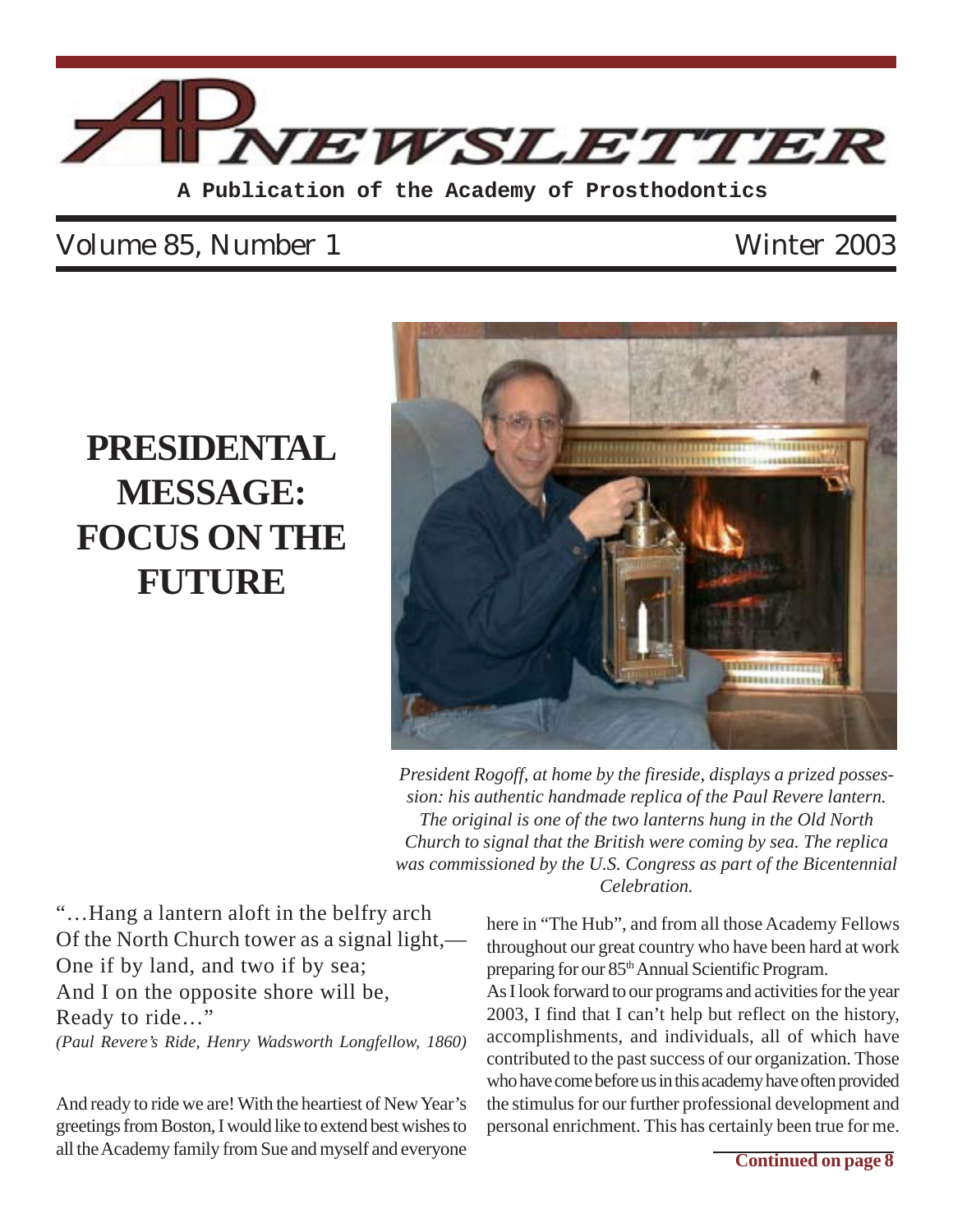

# **Perspectives** from the Editor by Steven Eckert

## **Latter Day Troglodytes**

I attended a local dental society<br>
meeting recently. Standing in my attended a local dental society normal spot next to the ferns, enjoying a pre-dinner Merlot, I noticed Hank coming my way. Hank is one of those dentists that we all know. He has opinions on everything; even things that he knows nothing about, and he has never listened to a discussion of any topic that ever made him change his mind.

Arthur Conan Doyle said you can twist facts to suit theories or you can develop a theory to suit the facts

It was fairly obvious that my normal tactic of hiding in the corner wasn't working because Hank was storming my way. As he approached I could sense an ethanol cloud encompassing him like a force field in those space

odyssey movies. As he approached I heard him say "Hey Yeckert, you shtill ushin' thoshe old implanshts?"

I tried the best diversionary tactics I know and asked "Hank, how you been? Get any deer this year? How's the family? Office still as busy as always?" Figuring that the best defense is a good offense it was worth a try but he was having none of it.

"Cut the crappola will ya? I need to know if you shtill ushin' them old implanshts. You know, the onesh that keep looshenin' every few weekshs."

"You know Hank, we use two different types of implants. One is a one stage and the other is a two stage, they have different surface topography and different design characteristics and neither of them seems to have much of a problem with loosening."

Totally unfazed by my comments, Hank persisted "Look Yeckert I know that them implanshts you ushe are nothin' but junk, I'm wonderin' why you shtill ushe them? I been to one a them meetingsh where shome guy shaid that there'sh a new implant that never failsh and never looshes bone. What you think a' that?"

"Hank, I think I know the person that you are talking about and he is a friend of mine. We discuss stuff that we do and neither one of us is all that concerned that the other one uses something different. I can assure you that we are both getting fine results, in fact, I don't

think that there is any evidence that there is a statistically significant difference between what he uses and what we are using. I think that…"

"Yeckert, this is the shame ole' shtuff you been shpoutin' for yearsh, what are you shome short o' cave dweller? Why I got me shome o' thoshe new implanshts and put 'em in myshelf, they was eashy to ushe and every one of them ish workin' real good." Just about this time Hank turned and shouted, "Shweetie, you she the bottom a' my

### **Continued on page 6**

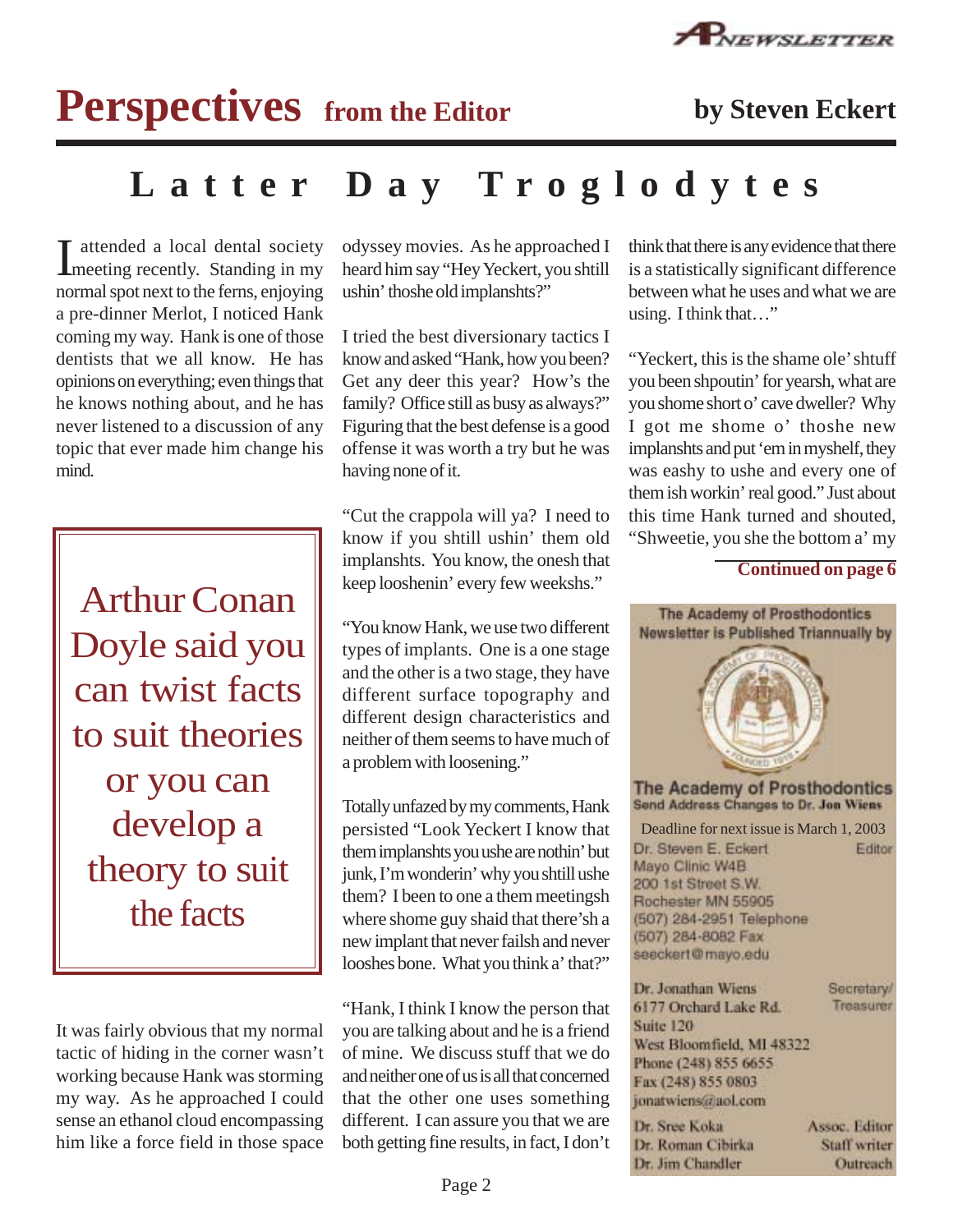# **Secretary-Treasurer Notes** By Jonathan Wiens

The Plans are well under way for<br>The Boston Meeting that is<br>scheduled for May 1-5 2003 Plans are well under way for the Boston Meeting that is scheduled for May 1-5, 2003 (Thursday thru Monday). Local Arrangements Chairs Ted and Marguerite Riley, have organized exciting outings for all including touring historic Boston along the Freedom Trail, cruising the harbor and the John Fitzgerald Kennedy Library and Museum (no long bus rides have been guaranteed). A limited number of tickets will be available for the Boston Pops opening night (May 6, 2003) for those who wish to stay one additional day. Scientific Program Chair Cliff VanBlarcom has organized an exciting meeting. A preliminary meeting announcement will be mailed shortly that you may use to promote guest attendance. Detailed information regarding the meeting will be outlined in February. You may see the latest updates for planned events by visiting the Academy's website: www.academyprosthodontics.org

It is that time of year when dues statements are mailed and by now everyone should have received their statement; payment is due by **February 1, 2003**. The dues include the subscription fee for the Journal of Prosthetic Dentistry. Prompt payment will greatly facilitate the Academy's ability to function smoothly. Please keep the green statement for your records and return the **white** copy.

Attempts have been made to maintain accurate membership records. However, in today's world change seems to one variable that remains

constant. You can help by also remembering to return your **blue** membership data form and noting any changes or corrections or confirming that the data we have on file is correct. The Recording Secretary is in the process of updating the black AP Roster and will explore making CD versions of the Roster. A professional photographer will be available in Boston to take photographs of the members and their spouses at the Installation Banquet.

The Executive Council met on November 17 in Chicago. The essence of the Executive Council's deliberation and committee reports follows. President Rogoff began the interim meeting by reviewing the committee appointments and outlining his goals for the Academy. The President spoke about the rich heritage and strengths of the Academy. Corporate liaison activities and commitments are way ahead of prior years. The local dental schools will be supporting the 2003 Program in Boston by encouraging attendance. He raised the importance of considering a new strategic plan for the Academy.

The Treasurer's Report outlined the cash flow, expenditures, and balances reflecting the Portland meeting as well as income and expenses for the upcoming Boston meeting. The Academy's net asset value has grown this past year, which has allowed a doubling of the reserve fund account. This increase is a direct result of careful planning by the Executive Council, control of expenditures and hotel negotiations by the Secretary-

Treasurer, support from the AP Foundation, as well as the remarkable efforts of our Corporate Liaison Committee, chaired by Dr. Ted Riley. Meeting expenses remain at twice the administrative expenditure required to operate the Academy. A detailed financial report will be presented at the next Annual Business Meeting.

The Bylaws Committee has made a number of recommendations for changes in the Bylaws. The Corporate Liaison Committee has been made a standing committee. The selection process for examiners of the American Board of Prosthodontics has changed. It is now part of a standing committee of the American College of

#### **Continued on page 4**



Secretary/Treasurer AP Foundation 4 Penwood Rd. Bloomfield, CT 06200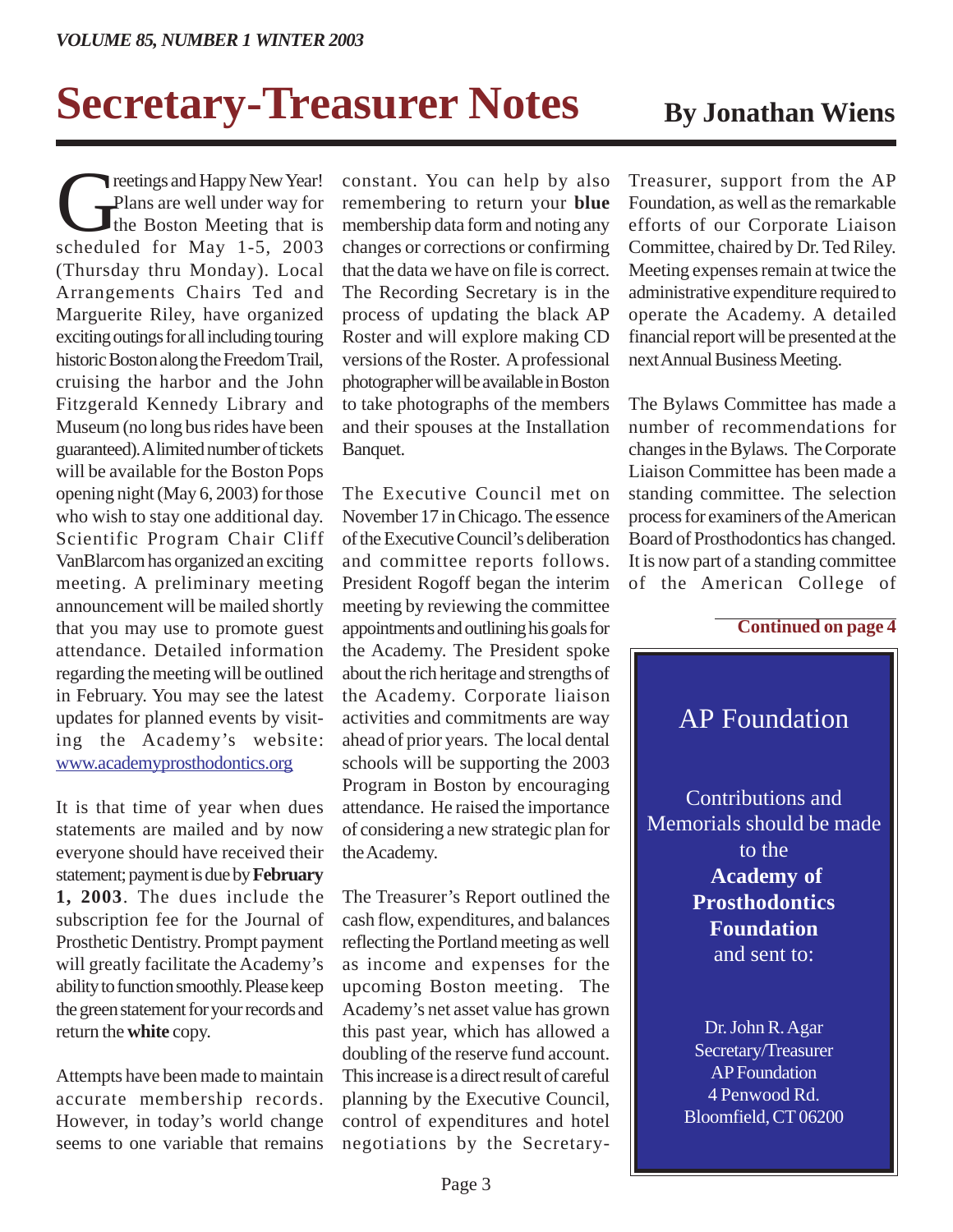PNEWSLETTER

### **Continued from page 3**

Prosthodontists. The ACP Bylaws specify the make-up of this committee and the process of selecting the committee members. As a result, the Academy's Consultation for the American Board of Prosthodontics Committee no longer serves a role in the selection process. As a result, a motion was made to delete the Consultation with the American Board of Prosthodontics from the list of committee's in the Bylaws. These Bylaw changes will be brought to the membership in May 2003.

The Secretary-Treasurer has received four nominations for Associate Fellowship, two for Active Fellowship, one request for Life Fellowship and one request for Honorary Fellowship for 2003. A summary of the fellowship survey was presented for each of the candidates for associate and active fellowship. The process of evaluating the candidates was discussed. Concern was expressed, as the number of Academy members voting appears to be less than prior years.





After many years of being one of our best editors, Dr. Glen McGivney has retired. Dr. Carol Lefevbre was appointed the new Editor of the Journal of Prosthetic Dentistry. The AP has two positions on the Journal of Prosthetic Dentistry's Editorial Council, which will be filled by Drs. Jane Brewer and. Sree Koka. Dr. Jane Brewer will also serve as our Organizational Editor. A motion was made to have the Academy participate in the Journal of Prosthetic Dentistry Website. The Council deliberated on placing the Bylaws, operations manual, and policies on the website as well as meeting registration and credit card payment. The Academy will continue to print two newsletters per year (fall and winter) while the spring Newsletter will be replaced by the meeting registration mailing and annual program.

The Outreach Committee Chair, Dr. Eric Rasmussen, will present a ten-year report at the May 2003 Annual Meeting. The committee completed

three clinics during the summer of 2002 at Juneau, AK; Browning, MT; and Montezuma Creek, UT.

The 2003 Annual Meeting will be May 1-5 at the Boston-Westin Copley Place Hotel. The Academy is responsible for a minimum of 600 room nights for the Boston meeting. It is important that Academy fellows and invited guests reside at the Westin to avoid any attrition penalties. Each member is strongly encouraged to bring at least one guest. It was resolved to direct discussers at the Annual Session to present only the discussion of the paper to the assembly. Any questions will come from the floor

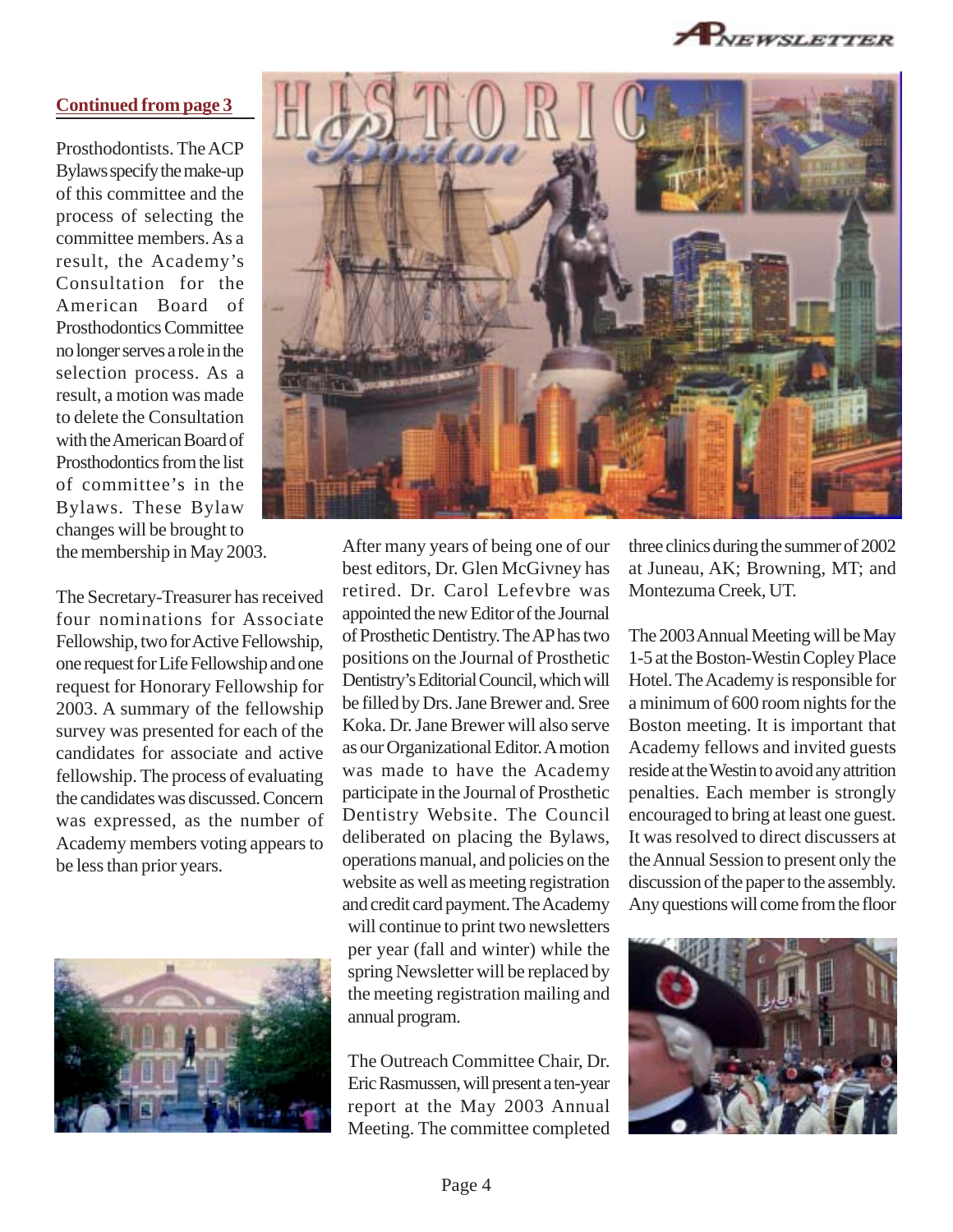#### **Continued from page 4**

with the discusser moderating the process. A timer will be available for

the speakers and the session chairs to encourage the speakers to stay on time. Discussion ensued regarding the number of activities scheduled during the Annual Meetings. Dr. VanBlarcom will communicate with the Spousal Committee in an attempt to eliminate any scheduling conflicts.

The days of the week for future Annual Meetings and scheduling of events were discussed at length. In accord with directives from previous Annual Business Meetings, the Place of Meeting Committee will attempt to schedule the meeting from Tuesday through Saturday. The meeting should conclude early enough on Saturday to allow departure from the meeting in time to make air travel arrangements.

The 2004 meeting site in Niagara Falls was reviewed. The Hilton Niagara Falls has been booked for Tuesday to Saturday, May 3-8. The minimum room block is 520 and the room rate is \$139.00 CDN. The 2005 meeting site in Scottsdale was reviewed with tentative dates of May 3-7. The Marriott Camelback was supported as the most cost effective and suitable site. The 2006 meeting site in San Francisco and a number of hotel options are being considered. Currently, the dates being quoted are for Tuesday through Saturday, May 23-27 (Memorial Day falls on May 29). The 2007 meeting site

> in Charleston has been explored with May 15- 19 set as tentative dates. Site visits will be undertaken in the near future to examine each facility.

Dr. Don Kramer has retired after many years safeguarding the AP Foundation's treasury. Dr. John Agar is the new Secretary-Treasurer of the AP Foundation. The

Secretary-Treasurer reported that Mrs. Kit Kratochvil and Mrs. Evelyn Rhoads recently passed away. The Academy Policies state that the Academy will make a donation to the Foundation upon the passing of a member or spouse. A motion was made to make a \$200



donation for any Fellow of the Academy and a \$100 donation to the AP Foundation for any spouse of a fellow of the Academy that passes away.

Lastly, the process to develop a new strategic plan for the Academy was outlined and will include every Academy member. A core group of approximately ten individuals would need to meet this winter to be trained in the process. The 2003 Annual Session would be used to gather the Core Committee a second time in preparation for the strategic planning process at the 2004 meeting.

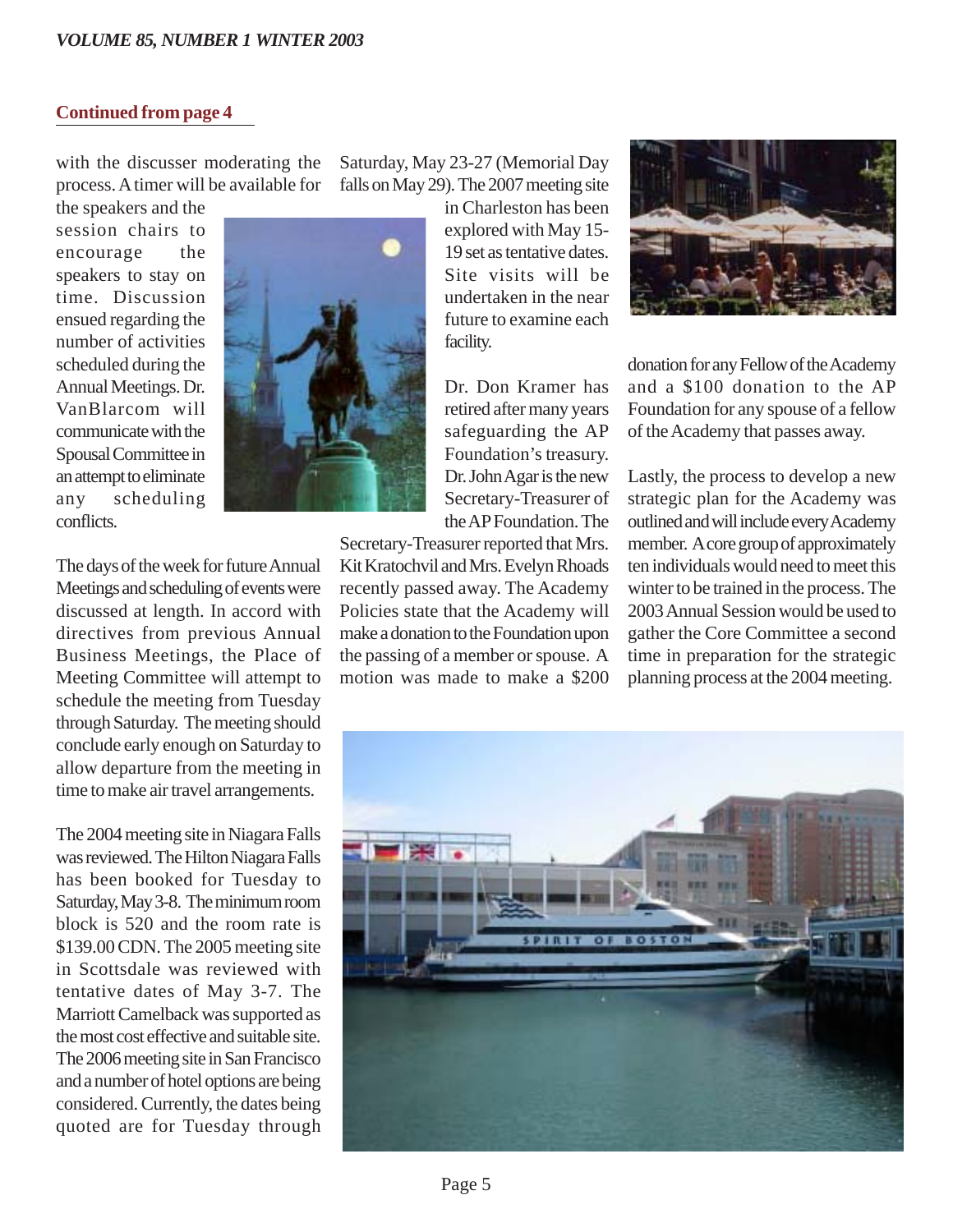glash, time for another round, dontchya think?"

Luckily, as he turned I managed to dash to a safer part of the room but I did remember to never take my eyes off of Hank. I had to jockey around the place for the rest of the night to avoid him. As I was doing so I did give shome, sorry, I meant some, thought to Hank's comments. You see Hank may not be the brightest star in the sky but he does listen to what folks say and he responds to comments by making clinical changes in response to the statements.

From what I know, Hank had never placed or restored an implant in his life until he attended this "course". I figured the speaker at the course was an Academy pal and my response to Hank was a true one, we have had conversations about implants and we both respect the fact that each is achieving pretty good results with what we use. I know that my friend did not beat the pulpit with a condemnation of other designs but I also know that Hank has a way of taking home messages that have not been expressed. Neither my Academy colleague nor I think the other to be behind the times for the choices that we make and yet Hank attended this talk and got an impression that there is now a panacea for a problem that, prior to that time, Hank had never experienced.

It all comes down to how we look at evidence. You probably remember that Arthur Conan Doyle said you can twist facts to suit theories or you can develop a theory to suit the facts. Some believe

**Continued from page 2** that any facts that disprove a theory are believe otherwise, the clinically effective surely the result of spurious events and create statistical outliers. These are the same people who talk about lies, damn lies and statistics. They believe that no matter how many outliers are encountered one should never abandon an elegant theory. They continue to believe this even when the theory is proven to be incorrect. Frankly, this may be a common view among our dental colleagues and it is the view that we battle every day.

> On the other hand evidence truly shows us that statistics can help in decisionmaking. I have experienced some complications among the many thousands of implants that I have restored and those complications make me assess the things that I do. Every day I ask myself questions such as: Am I being closed minded by not bringing other implants into the mix? Are there some fundamental problems that could be fixed with something new or are there some easy solutions for difficult problems that I handle through complex solutions?

> This all boils down to one larger question, "am I a latter day troglodyte?" Hopefully the answer is "no" but the only way to prove this is by searching for evidence to allow me to reject the label as a regressive thinker and embrace the label of visionary. The little statistical understanding that I have tells me that I would need to do hundreds of restorations with a different design to show a clinically meaningful and statistically significant difference if such a difference exists. And, although some manufacturers would want you to

solutions that I use are not so complex that anyone has yet to declare me a genious (funny how Susan was all too quick to endorse this statement).

Perhaps the real answer is in peaceful coexistence. There are lots of solutions out there and the reasons that we choose one or another are quite varied. Maybe the issues facing us are less proprietary than manufacturers would have us believe. We do what we do because the fundamental theory behind it is sound while what we use may be less critical. Do you think I should tell this to Hank?

**CALL FOR PAPERS** 86th Annual Meeting of the Academy of Prosthodontics 2004 Scientific Program Niagara Falls, Canada April 4-8, 2004

The 2004 Scientific Program is now being organized. The following four-day theme is planned.

I. How to be Creative II. The Implant-Crown Interface III. Evidence Based Dentistry: **Occlusion** IV. New Innovations

Please contact the 2004 Scientific Program Chair Jonathan P. Wiens at jonatwiens@aol.com with suggested speakers or topics of interest.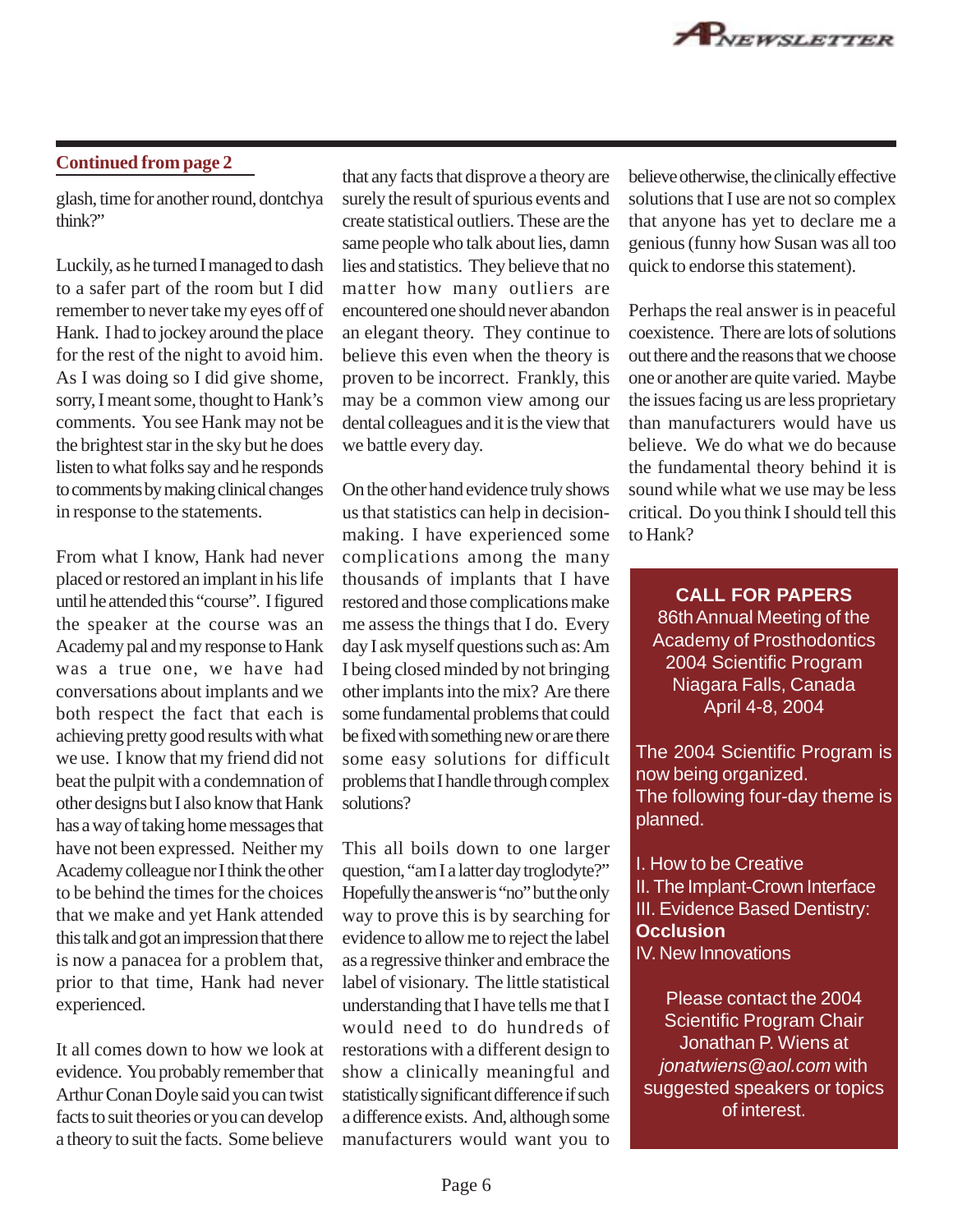# **Outreach by Jim Chandler**

## **WHY OUTREACH? A TEN YEAR RETROSPECTIVE**

It is important for all organizations to periodically evaluate the utilization of resources to determine the value of programs and the proper expenditure of available funds. For ten years the Academy of Prosthodontics has included in its mission outreach to Native American patients. At this point, the question could be asked, " Is this outreach program a worthwhile use of Academy personnel and funds?"

with relatives or friends and then leave with completed prosthodontic restorations.

Over the years, the Academy Outreach Program has become increasingly self-sufficient. Dental suppliers such as Brasseler, Patterson and Dentsply have provided tens of thousands of dollars worth of materials over the ten years. Native American organizations value the outreach assistance so much that they now routinely budget funds

The Academy of Prosthodontics from its conception has included an interest in patient care as well as education. In 1993, an Academy team treated patients of the Chickasaw Nation at the Ada Oklahoma Indian Health Center. At that time there was a backlog of two thousand completely edentulous patients, some waiting up to three years for

treatment. Since then, Academy teams have gone to Native American sites in Alaska, Montana, Arizona, South Dakota and Utah. The value of these projects is tremendous. There are 1.5 million Native Americans served by only 400 Indian Health Service dentists. To quote Dr. Roger Wayman, Chief of Dental Services in Browning, Montana, "Removable prosthodontic care for these people just does not happen." This group of patients has many obstacles to achieving good dental health. Many of the older Native Americans do not speak English. The Navaho Tribe has a high instance of diabetes and associated periodontal disease. Some of the patients live in such remote areas that they have no access to care due to lack of transportation. In Alaska, for instance, the Tlingit Indians live in fishing villages on islands off the coast, far from Juneau and have to travel by boat or ferry to town for care. Because of this, they generally do not receive routine prosthodontic care. But, with the accelerated treatment provided by outreach groups, they can come to town once, spending days needed for care



to pay the living expenses of the teams. For instance, in 2001, the Southeast Alaska Health Regional Health Consortium paid the entire lodging and rental car expense for the group for the week. Volunteer dental laboratory technicians and prosthodontic graduate students provide dental laboratory services. The graduate students receive valuable experience working closely with experienced Academy members and also

experience the joy of providing valuable services to those who need it most. The only remaining significant expense is airfare for the participants. In many cases, outreach participants pay their own way for most or all of the journey. This expense could be reduced even further by donation of frequent flyer miles by Academy members to the Outreach Program.

In the ten years of the Outreach Program, Academy members have provided hundreds of thousands of dollars in prosthodontic care to this under served population. The Outreach Committee has worked over the years to reduce the amount of Academy funding while increasing the amount of outside contributions. The comments received over the years from members who have participated in the program are convincing that Academy Outreach Programs are a rewarding experience for the participants, the Academy and for patients. The opportunity for service, challenge, camaraderie and learning is an inviting combination that should be continued.